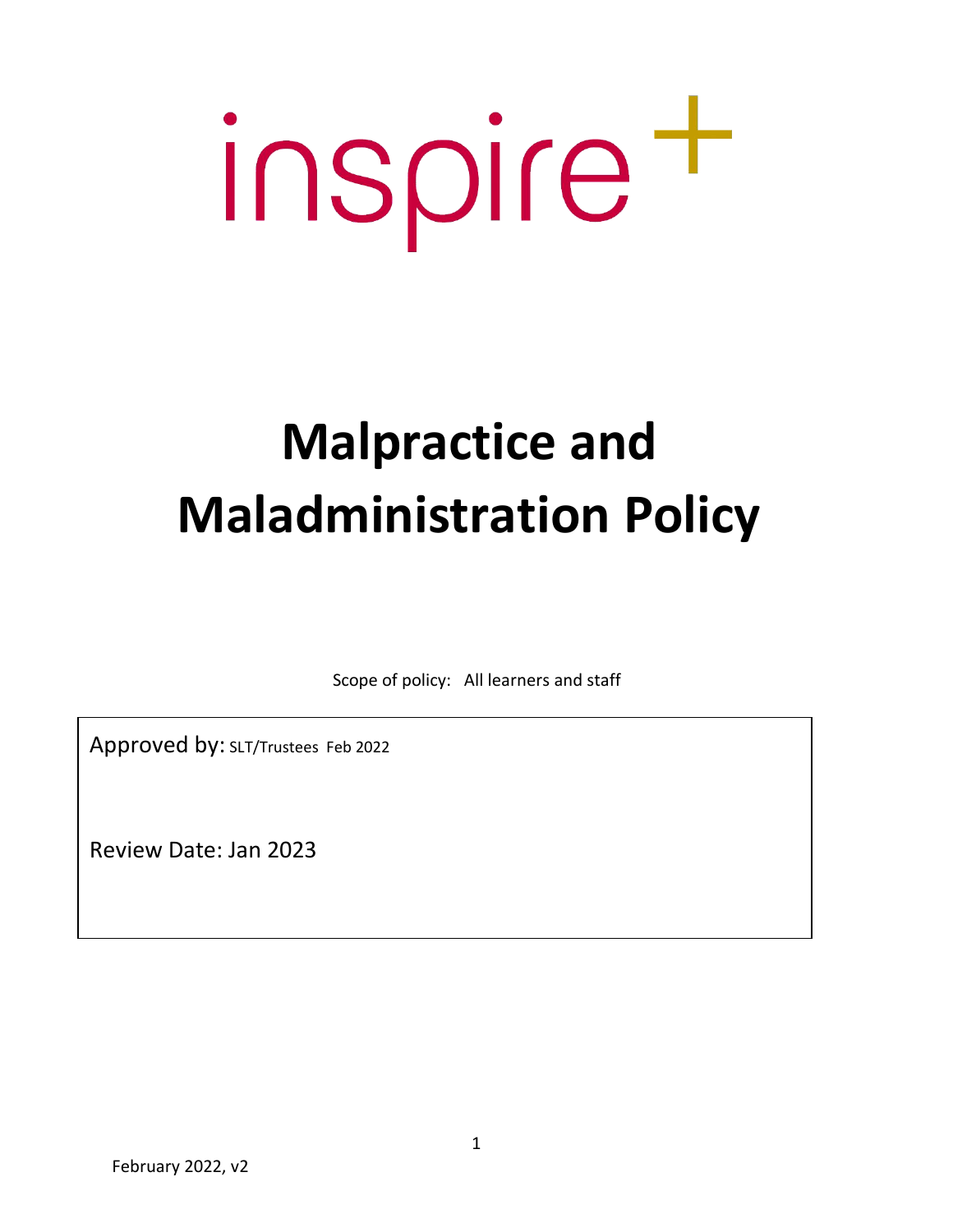## **MALPRACTICE & MALADMINISTRATION POLICY**

#### **Introduction**

This policy is aimed at our customers, including learners, who are delivering/registered programmes or courses, approved qualifications or units within or outside the UK and who are involved in suspected or actual malpractice/maladministration. It is also for use by our staff to ensure they deal with all malpractice and maladministration investigations in a consistent manner.

It sets out the steps our centre, and learners or other personnel must follow when reporting suspected or actual cases of malpractice/maladministration and our responsibilities in dealing with such cases. It also sets out the procedural steps we will follow when reviewing the cases.

#### **Centre's responsibility**

It is important that all staff involved in the management, assessment and quality assurance of the qualifications that we deliver, and all learners working towards those qualifications, are fully aware of the contents of the policy and that we have arrangements in place to prevent and investigate instances of malpractice and maladministration.

#### **Definition of Malpractice**

Malpractice is essentially any activity or practice which deliberately contravenes regulations and compromises the integrity of the internal or external assessment process and/or the validity of certificates or qualifications.

It covers any deliberate actions, neglect, default or other practice that compromises, or could compromise:

- the assessment process;
- the integrity of a regulated qualification;
- the validity of a result or certificate;
- the reputation and credibility of Inspire+;
- the qualification or the wider qualifications community.

Malpractice may include a range of issues from the failure to maintain appropriate records or systems, to the deliberate falsification of records in order to claim certificates.

For the purpose of this policy this term also covers misconduct and forms of unnecessary discrimination or bias towards certain or groups of learners.

#### Examples of malpractice

- Failure to carry out internal assessment, internal moderation or internal verification in accordance with our requirements
- Deliberate failure to adhere to relevant awarding body's learner registration and certification procedures.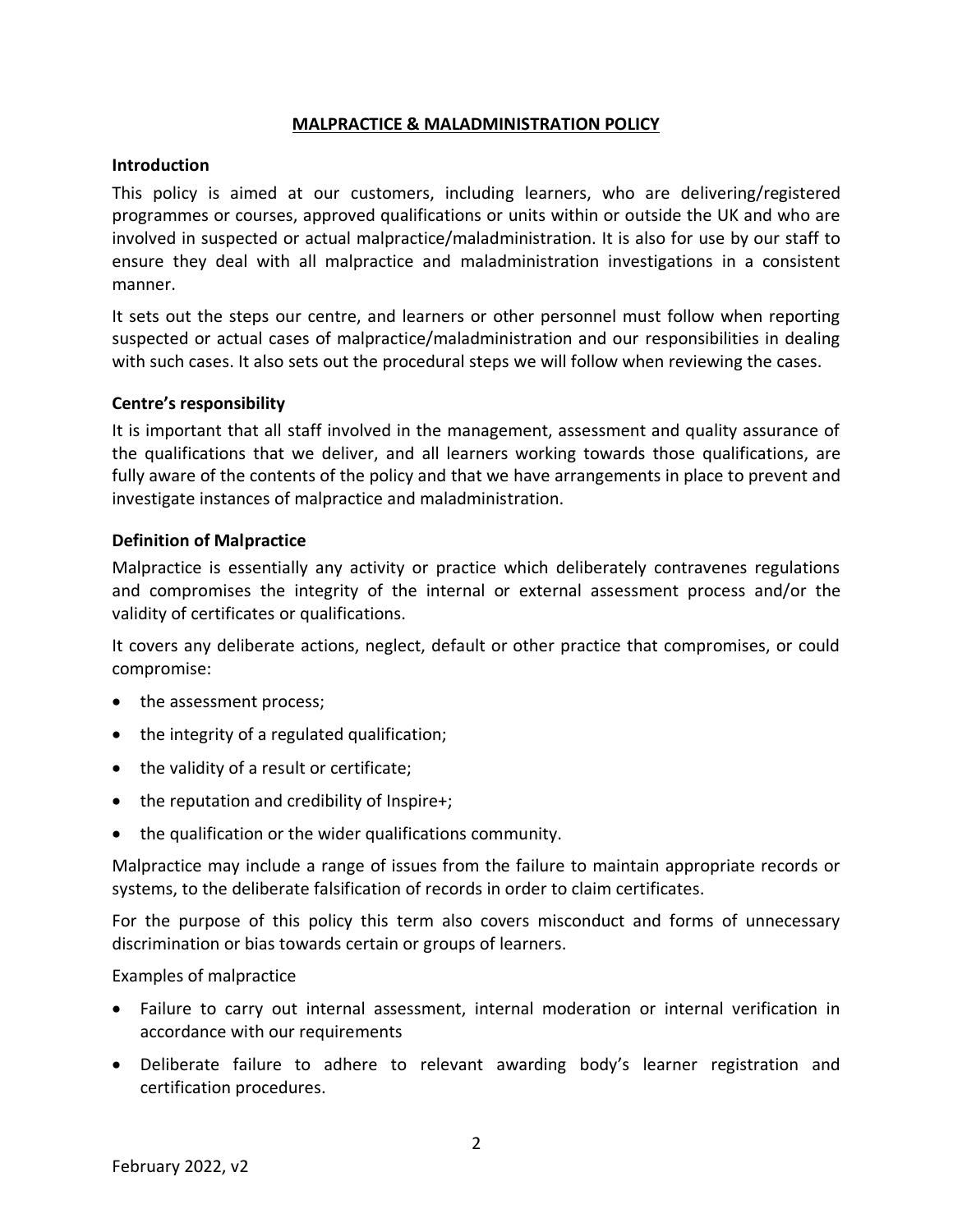- Deliberate failure to continually adhere to relevant awarding body's centre recognition and/or qualification approval requirements or actions assigned to the centre
- Deliberate failure to maintain appropriate auditable records, e.g. certification claims and/or forgery of evidence
- Fraudulent claim(s) for certificates
- Intentional withholding of information from  $1<sup>st</sup>4$ sport which is critical to maintaining the rigour of quality assurance and standards of qualifications
- Collusion or permitting collusion in exams/assessments
- Learners still working towards qualification after certification claims have been made
- Plagiarism by learners/staff
- Copying from another learner (including using ICT to do so).

# **Definition of Maladministration**

Maladministration is essentially any activity or practice which results in non-compliance with administrative regulations and requirements and includes the application of persistent mistakes or poor administration.

Examples of maladministration

- Persistent failure to adhere to our learner registration and certification procedures.
- Persistent failure to adhere to our centre recognition and/or qualification requirements and/or associated actions assigned to the centre
- Late learner registrations (both infrequent and persistent)
- Unreasonable delays in responding to requests and/or communications from AoL
- Inaccurate claim for certificates
- Failure to maintain appropriate auditable records, e.g. certification claims and/or forgery of evidence
- Withholding of information, by deliberate act or omission.

## **Process for making an allegation of malpractice or maladministration**

Anybody who identifies, or is made aware of, suspected or actual cases of malpractice or maladministration at any time must immediately notify the Chief Executive (Vincent Brittain) of Inspire+. In doing so they should put them in writing/email and enclose appropriate supporting evidence.

- All allegations must include (where possible):
- Learner's name and awarding body registration number
- Details of the course/qualification affected or nature of the service affected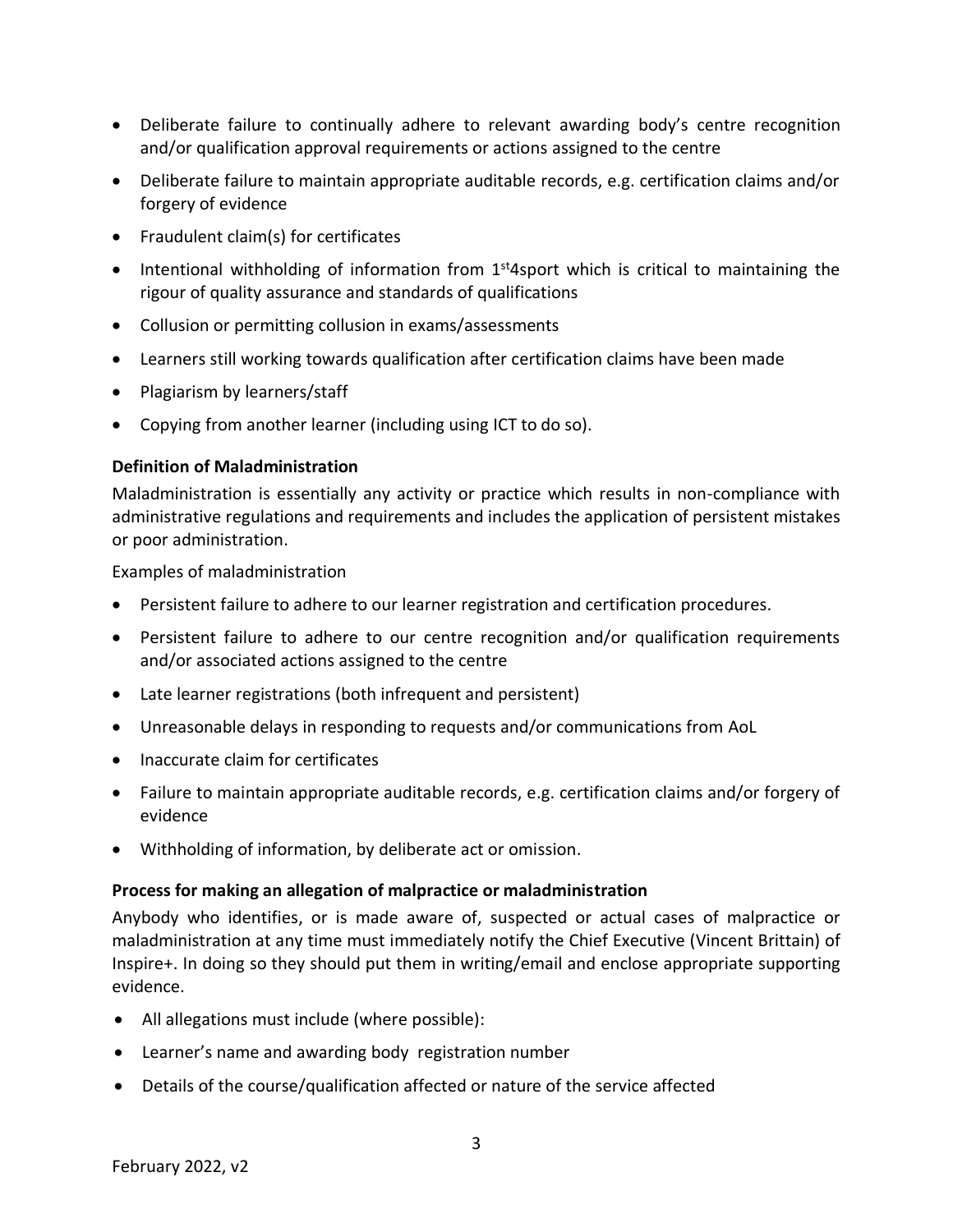Nature of the suspected or actual malpractice and associated dates details and outcome of any initial investigation carried out by the centre or anybody else involved in the case, including any mitigating circumstances.

The Chief Executive will then conduct an initial investigation prior to ensure that staff involved in the initial investigation are competent and have no personal interest in the outcome of the investigation.

In all cases of suspected malpractice and maladministration reported we will protect the identity of the 'informant' in accordance with our duty of confidentiality and/or any other legal duty.

# **Confidentiality and whistle blowing**

Sometimes a person making an allegation of malpractice or maladministration may wish to remain anonymous. It is always preferable to reveal your identity and contact details to the Inspire+; however, if you are concerned about possible adverse consequences you may request that the Chief Executive does not divulge your identity.

While we are prepared to investigate any issues which are reported to us anonymously, we shall always try to confirm an allegation by means of a separate investigation before taking up the matter with those to whom the allegation relates.

# **Responsibility for the investigation**

In accordance with regulatory requirements all suspected cases of maladministration and malpractice will be examined promptly by Inspire+ to establish if malpractice or maladministration has occurred and will take all reasonable steps to prevent any adverse effect from the occurrence as defined by Ofqual.

We will acknowledge receipt, as appropriate, to external parties within 48 hours.

The Chief Executive will be responsible for ensuring the investigation is carried out in a prompt and effective manner and in accordance with the procedures in this policy and will allocate a relevant member of staff to lead the investigation and establish whether or not the malpractice or maladministration has occurred, and review any supporting evidence received or gathered by Inspire+.

## **Notifying relevant parties**

Where applicable, the Chief Executive will inform the appropriate regulatory authorities if we believe there has been an incident of malpractice or maladministration which could either invalidate the award of a qualification or affect another awarding organisation.

Where the allegation may affect another awarding organisation and their provision we will also inform them in accordance with the regulatory requirements and obligations imposed by the regulator Ofqual. If we do not know the details of organisations that might be affected, we will ask Ofqual to help us identify relevant parties that should be informed.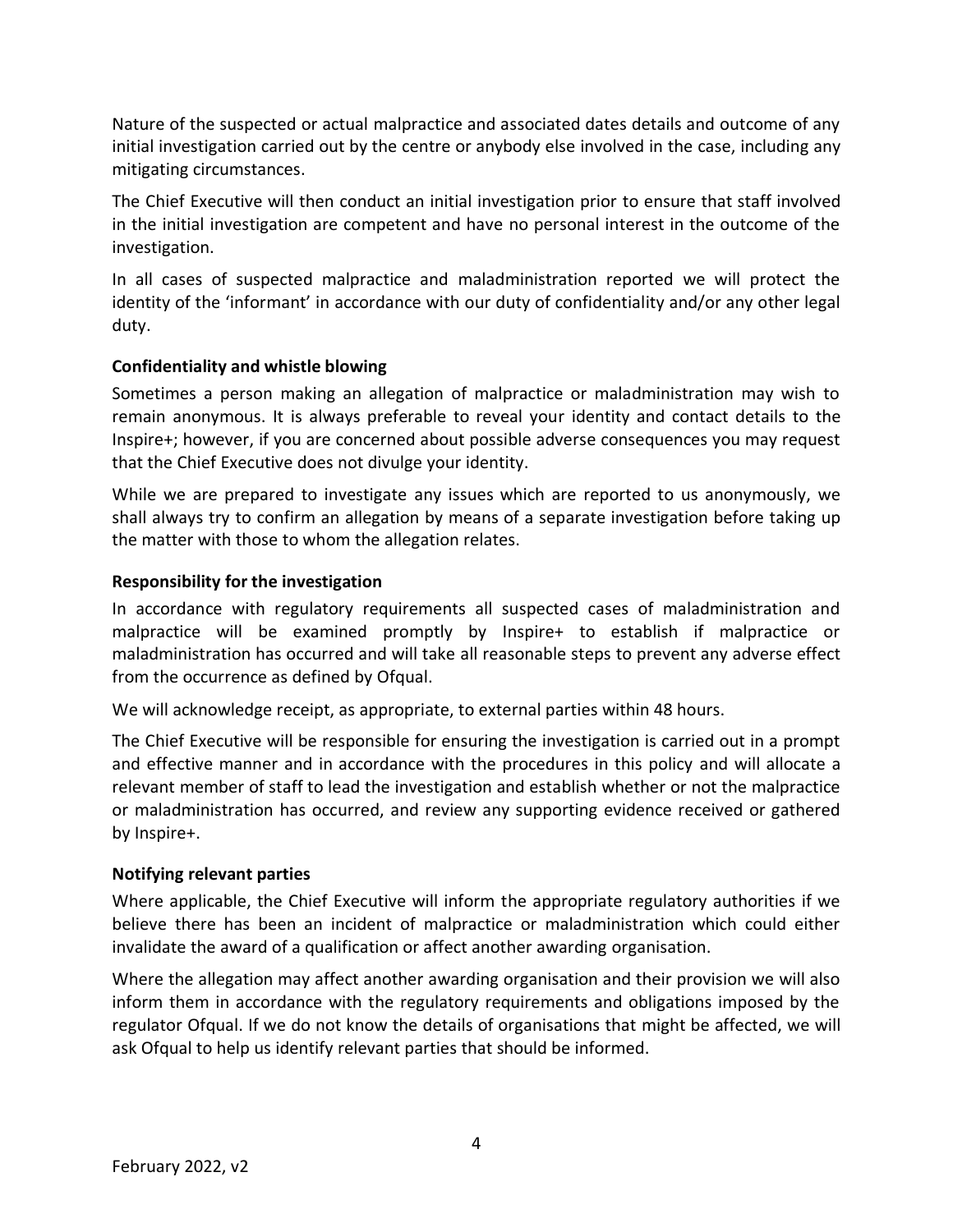#### **Investigation timelines and summary process**

We aim to action and resolve all stages of the investigation within 10 working days of receipt of the allegation.

The fundamental principle of all investigations is to conduct them in a fair, reasonable and legal manner, ensuring that all relevant evidence is considered without bias. In doing so investigations will be based around the following broad objectives:

- To establish the facts relating to allegations/complaints in order to determine whether any irregularities have occurred.
- To identify the cause of the irregularities and those involved.
- To establish the scale of the irregularities.
- To evaluate any action already taken
- To determine whether remedial action is required to reduce the risk to current registered learners and to preserve the integrity of Inspire+ and the qualification.
- To identify any adverse patterns or trends.

The investigation may involve a request for further information from relevant parties and/or interviews with personnel involved in the investigation. Therefore, we will:

- Ensure all material collected as part of an investigation must be kept secure.
- If an investigation leads to invalidation of certificates, or criminal or civil prosecution, all records and original documentation relating to the case will be retained until the case and any appeals have been heard and for five years thereafter.
- Expect all parties, who are either directly or indirectly involved in the investigation, to fully co-operate with us.

Either at notification of a suspected or actual case of malpractice or maladministration and/or at any time during the investigation, we reserve the right to withhold a learner's, and/or cohort's, results.

Where a member of our staff is under investigation, we may suspend them or move them to other duties until the investigation is complete.

Throughout the investigation the Chief Executive will be responsible for overseeing the work of the investigation team to ensure that due process is being followed, appropriate evidence has been gathered and reviewed and for liaising with and keeping informed relevant external parties.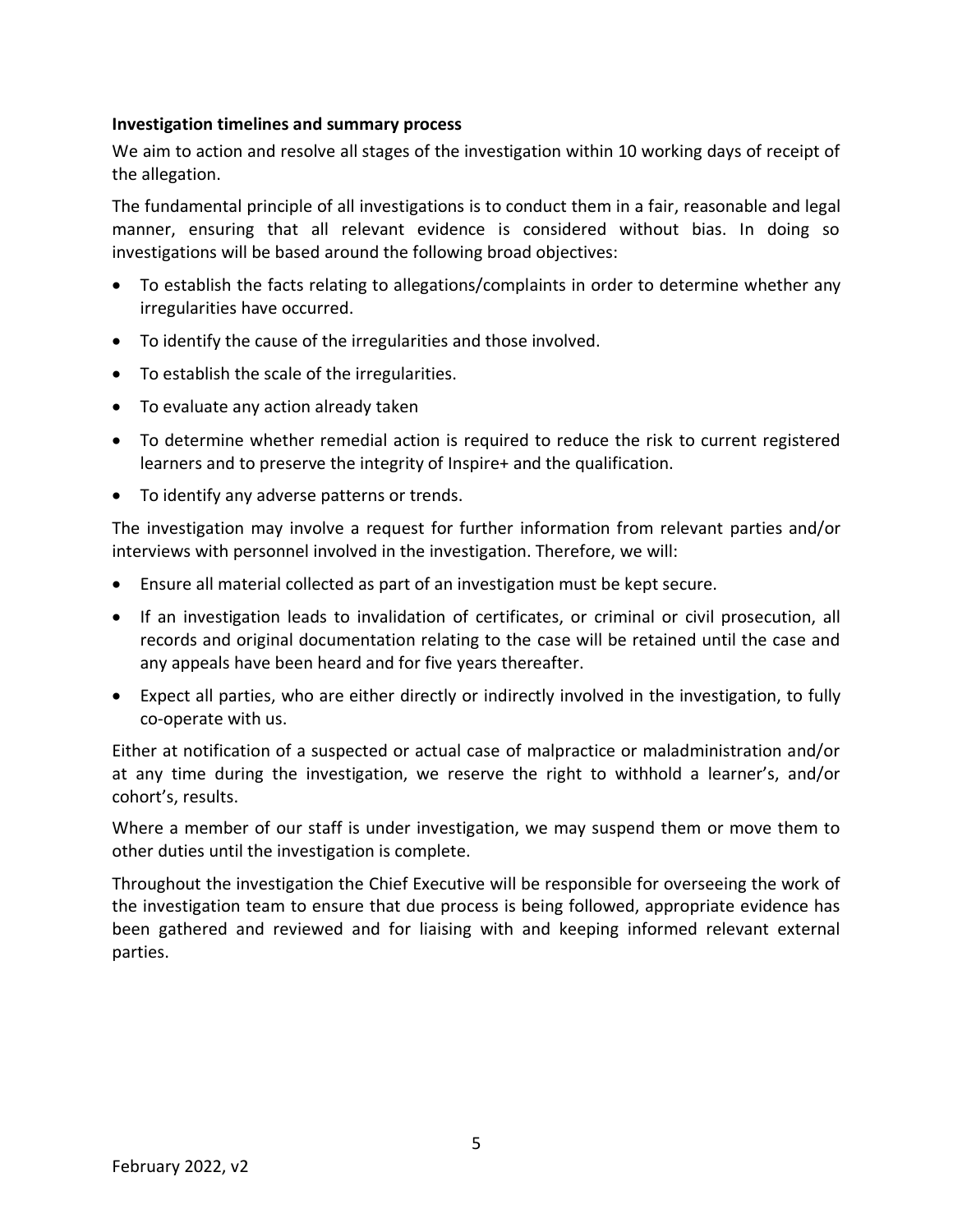#### **Investigation report**

After an investigation, we will produce a draft report for the parties concerned to check the factual accuracy. Any subsequent amendments will be agreed between the parties concerned and ourselves. The report will:

- Identify where the breach, if any, occurred.
- Confirm the facts of the case.
- Identify who is responsible for the breach (if any)
- Confirm an appropriate level of remedial action to be applied.

We will make the final report available to the parties concerned and to the regulatory authorities and other external agencies as required.

If it was an independent/third party that notified us of the suspected or actual case of malpractice, we'll also inform them of the outcome – normally within 10 working days of making our decision - in doing so we may withhold some details if to disclose such information would breach a duty of confidentiality or any other legal duty.

If it is an internal investigation against a member of our staff the report will be agreed by the Chief Executive, along with the relevant internal managers and appropriate internal disciplinary procedures will be implemented.

#### **Investigation outcomes**

If the investigation confirms that malpractice or maladministration has taken place, we will consider what action to take in order to:

- Minimise the risk to the integrity of certification now and in the future.
- Maintain public confidence in the delivery and awarding of qualifications.
- Discourage others from carrying out similar instances of malpractice or maladministration.
- Ensure there has been no gain from compromising our standards.

The action we take may include:

- Imposing actions in order to address the instance of malpractice/maladministration and to prevent it from reoccurring
- In cases where certificates are deemed to be invalid, inform the Awarding Organisation concerned and the regulatory authorities why they are invalid and any action to be taken for reassessment and/or for the withdrawal of the certificates. We'll also let the affected learners know the action we're taking and that their original certificates are invalid and ask – where possible – to return the invalid certificates to Inspire+.
- Informing relevant third parties (e.g. funding bodies) of our findings in case they need to take relevant action in relation to the centre.